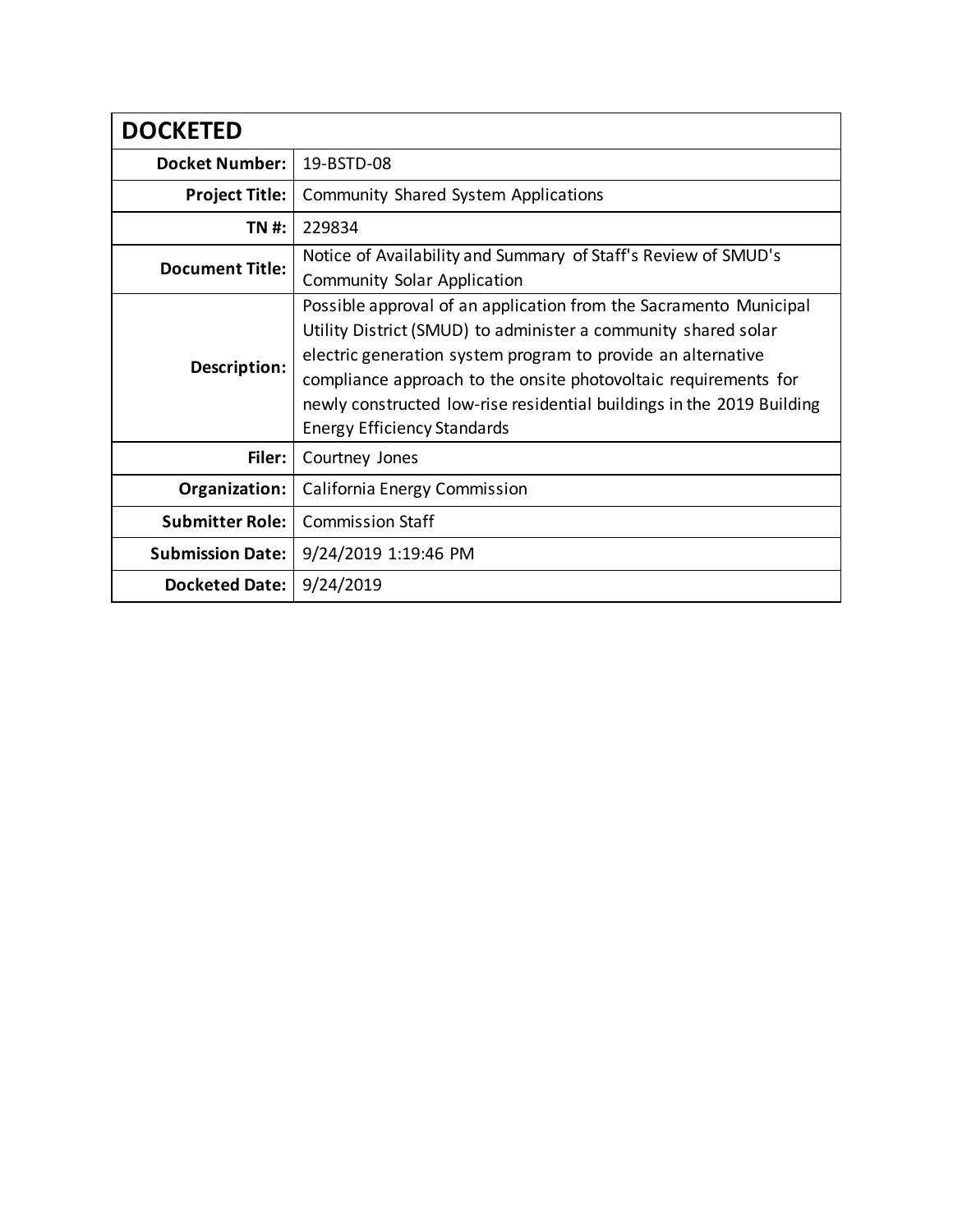**CALIFORNIA ENERGY COMMISSION** 1516 Ninth Street Sacramento, California 95814

Main w ebsite: www.energy.ca.gov CEC-57 (Rev ised 1/19)



# **Notice of Availability and Summary of Staff's Review of SMUD's Application**

#### **TO ADMINISTER A COMMUNITY SHARED SOLAR SYSTEM AS AN ALTERNATIVE TO THE ONSITE PHOTOVOLTAIC REQUIREMENTS FOR NEWLY CONSTRUCTED LOW-RISE RESIDENTIAL BUILDINGS IN THE** *2019 BUILDING ENERGY EFFICIENCY STANDARDS* **DOCKET # 19-BSTD-08**

California Energy Commission (CEC) staff is making available for public review and comment SMUD's application for CEC approval to administer their new *Neighborhood SolarShares Program* as a community shared solar electric generation system, to serve as an alternative approach for complying with the onsite photovoltaic system requirements in the *2019 Building Energy Efficiency Standards (2019 Energy Code)*. SMUD's application will be presented for CEC consideration at the October 14, 2019 Business Meeting.

SMUD's application will be posted to the Docket for review and can found here: [https://efiling.energy.ca.gov/Lists/DocketLog.aspx?docketnumber=19-BSTD-08.](https://efiling.energy.ca.gov/Lists/DocketLog.aspx?docketnumber=19-BSTD-08) Written comments should be submitted to the Docket no later than October 9, 2019 at 5:00 pm.

#### **Background**

The 2019 Energy Code<sup>1</sup> include an exception to the solar electric generation design rating performance standards requirements for all newly constructed low-rise residential buildings in Part 6, §150.1(b)1. As a compliance alternative, shares of a community shared solar system, which is approved by the CEC, can be substituted for the otherwise required onsite photovoltaic system. The community shared solar system must meet the requirements specified in Part 1, § 10-115 of the *2019 Energy Code*. Any entity may apply to the CEC for approval to administer a community shared solar electric generation system that meets the requirements in § 10-115. The application must demonstrate to the CEC's satisfaction that each requirement will be met. All applicants have the burden of proof to establish that their application should be granted.

 $1$  California Code of Regulations, Title 24, Part 1, Chapter 10, and Part 6.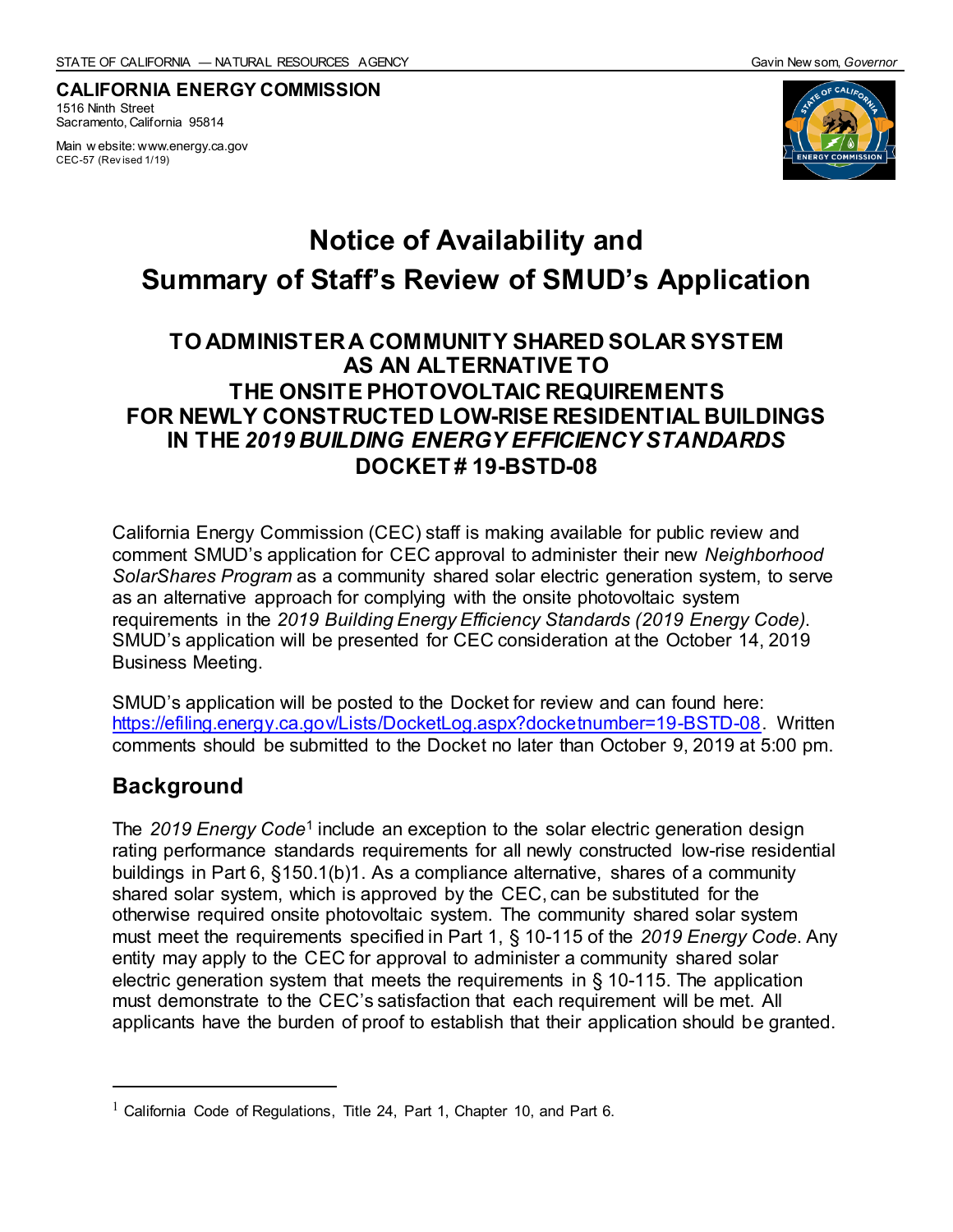#### **Summary of Staff's Review of SMUD's Application**

Staff has reviewed SMUD's application to determine whether it properly addresses each of the following § 10-115 requirements.

**Enforcement Agency.** § 10-115(a)1 establishes several requirements to ensure effective coordination with building department review and enforcement of buildings that apply for permits, using the community shared solar system as an alternative compliance approach. SMUD commits in their application to meet all of these requirements.

**Energy Performance.** § 10-115(a)2 requires the community-shared solar system to be shown to provide the same or better energy performance as onsite photovoltaic systems using CEC-approved compliance software. SMUD commits in their application to demonstrate using compliance software that the *Neighborhood SolarShares*  generation allocated to the building equals or exceeds the time dependent value energy generation determined for the otherwise required onsite photovoltaic (PV) system. SMUD also commits to working with CEC staff on modifications that will need to be made to compliance software to enable *Neighborhood SolarShares* to be easily and accurately modeled, and to compliance forms to enable energy consultants and builders to easily and effectively document the use of *Neighborhood SolarShares* for building department review and enforcement of *2019 Energy Code* compliance. SMUD also commits to working with participating builders to ensure that compliance simulations are correctly completed and documented to demonstrate compliance.

**Dedicated Building Energy Savings Benefits.** § 10-115(a)3 requires that the community shared solar electric generation system provide energy savings benefits dedicated to the building, which are equivalent to the reductions in energy consumption that would have resulted from the otherwise required onsite photovoltaic system. The community-shared solar system also must ensure cost effectiveness to participating buildings, whereby the reduction in the building's energy bills must be greater that the added cost to the building to participate in the community shared solar system. SMUD will guarantee that the energy bill reductions resulting from *Neighborhood SolarShares* allocated to the building will be greater than the cost for the building to participate in *Neighborhood SolarShares*. SMUD also will facilitate a process where participating builders can buy-down a portion of the charge to participate in the *Neighborhood SolarShares* program to increase the net energy bill benefit beyond the guaranteed level. This builder buy-down will be voluntary with the builder determining the amount of buy-down they wish to provide, if any. SMUD's participation agreement with the builder will prohibit the builder from passing on the cost of the buy-down in the sales price of the building.

**Durability.** § 10-115(a)4 requires that the community-shared solar system provide energy savings benefits dedicated to the building for a period of no less than twenty (20) years. SMUD commits in their application to administration of the *Neighborhood SolarShares* program, providing energy savings benefits in compliance with § 10- 115(a)3 that are dedicated to each participating building for 20 years, starting with the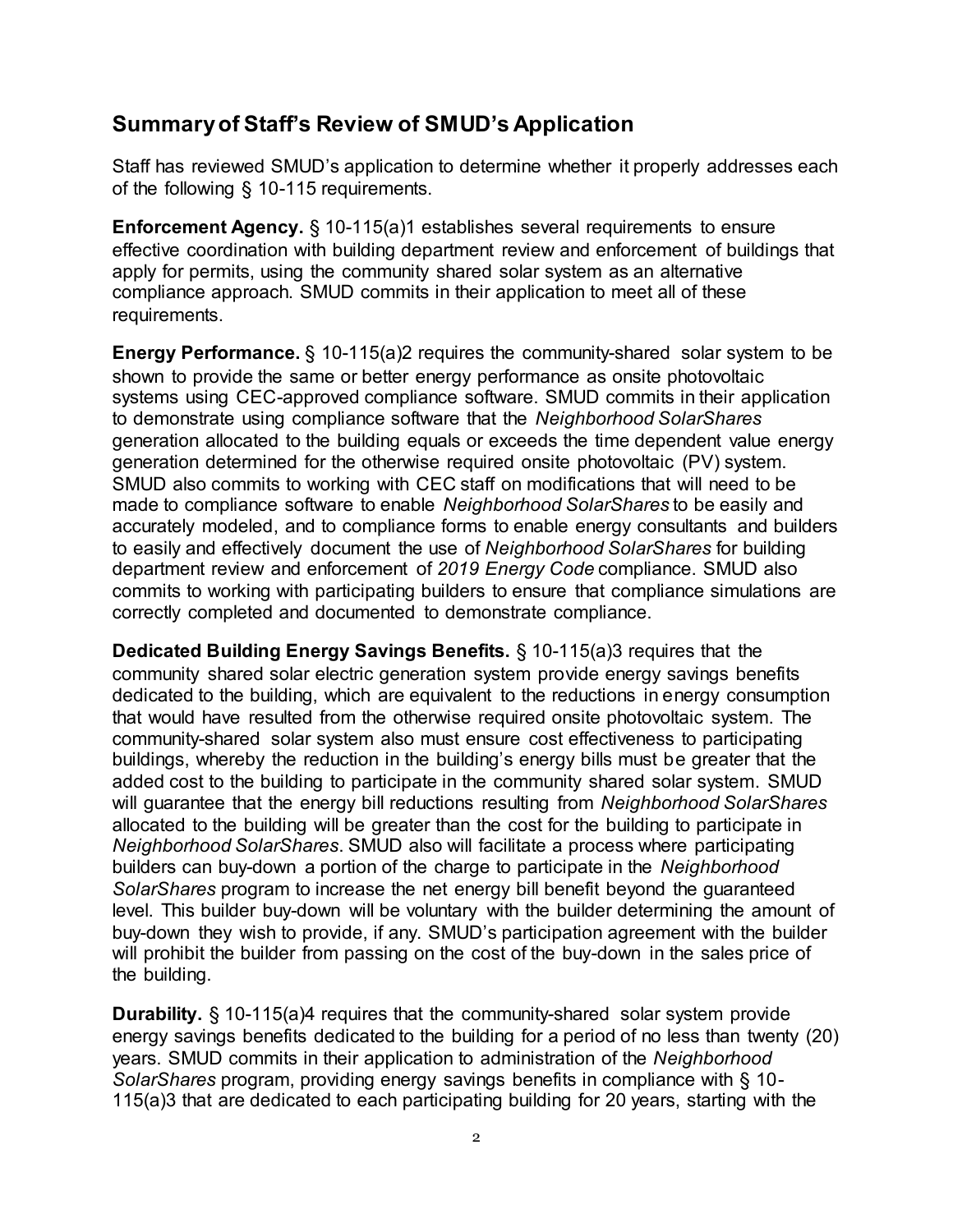initial electric service to the participating building. Each participating builder will sign a builder agreement that binds each building, which uses the community-shared solar system to comply with the *2019 Energy Code*, to participation in the program for 20 years. The agreement requires the participating builder to include a Declaration of Covenants, Conditions, and Restrictions (Declaration of CC&Rs) in the deed transferring title for each participating building requiring the building to participate in the SolarShares program for the required duration. The Declaration of CC&Rs runs with the land for the 20-year period, starting with the electric service of the first occupant of the participating building, continuing with the electric service of all subsequent occupants throughout the 20-year period.

**Additionality.** § 10-115(a)5 requires the energy savings benefits dedicated to each building to be provided exclusively to the dedicated building. Those energy savings benefits shall in no way be attributed to other purposes or transferred to other buildings or property. SMUD commits that the *Neighborhood SolarShares* generation allocated to each participating building will not be allocated to or used for any other purpose, including SMUD's or any other entity's Renewable Portfolio Standards (RPS) compliance, resale of Renewable Energy Credits (RECs) or renewable generation to any other person or entity, or any other mandatory or voluntary renewable electricity claim that would constitute double use.

SMUD will track and retire bundled RECs ((RECs that would qualify to be considered Portfolio Content Category 1) associated with the allocated generation on behalf of the participating home in specific Western Renewable Energy Generation Information System (WREGIS) subaccounts established for the *Neighborhood SolarShares Program*, ensuring that the bundled RECs are used once and only once, and cannot be used for other purposes. SMUD will also cause the Neighborhood SolarShares program to be certified by the *Center for Resource Solutions* as meeting the applicable *Green-e* standard for voluntary renewable programs (or be certified by an equivalent or stronger verification protocol). *Green-e* certification includes annual auditing of the program to verify that *Green-e* requirements for resource eligibility and additionality are met. SMUD expects to subtract the *Neighborhood SolarShares* generation allocated to participating homes to the extent that generation meets the requirements of Public Utility Code § 399.30(c)(4) and CEC RPS regulations, from SMUD's general retail sales prior to calculation of SMUD's obligation in the RPS program. Also, consistent with ARB's *Voluntary Renewable Energy (VRE) Program* rules, SMUD will have *VRE* carbon allowances retired on behalf of participating homes. All of these steps will ensure that GHG reductions and renewable claims are legitimate, and do not violate the § 10- 115(a)5 additionality provision.

SMUD will supply *Neighborhood SolarShares* to participating homes from a portfolio of existing solar resources and resources under development. SMUD will closely track, document and ensure that the *Neighborhood SolarShares* dedicated to participating homes from this portfolio are in all cases additional during the period of time that the allocation is made to participating homes.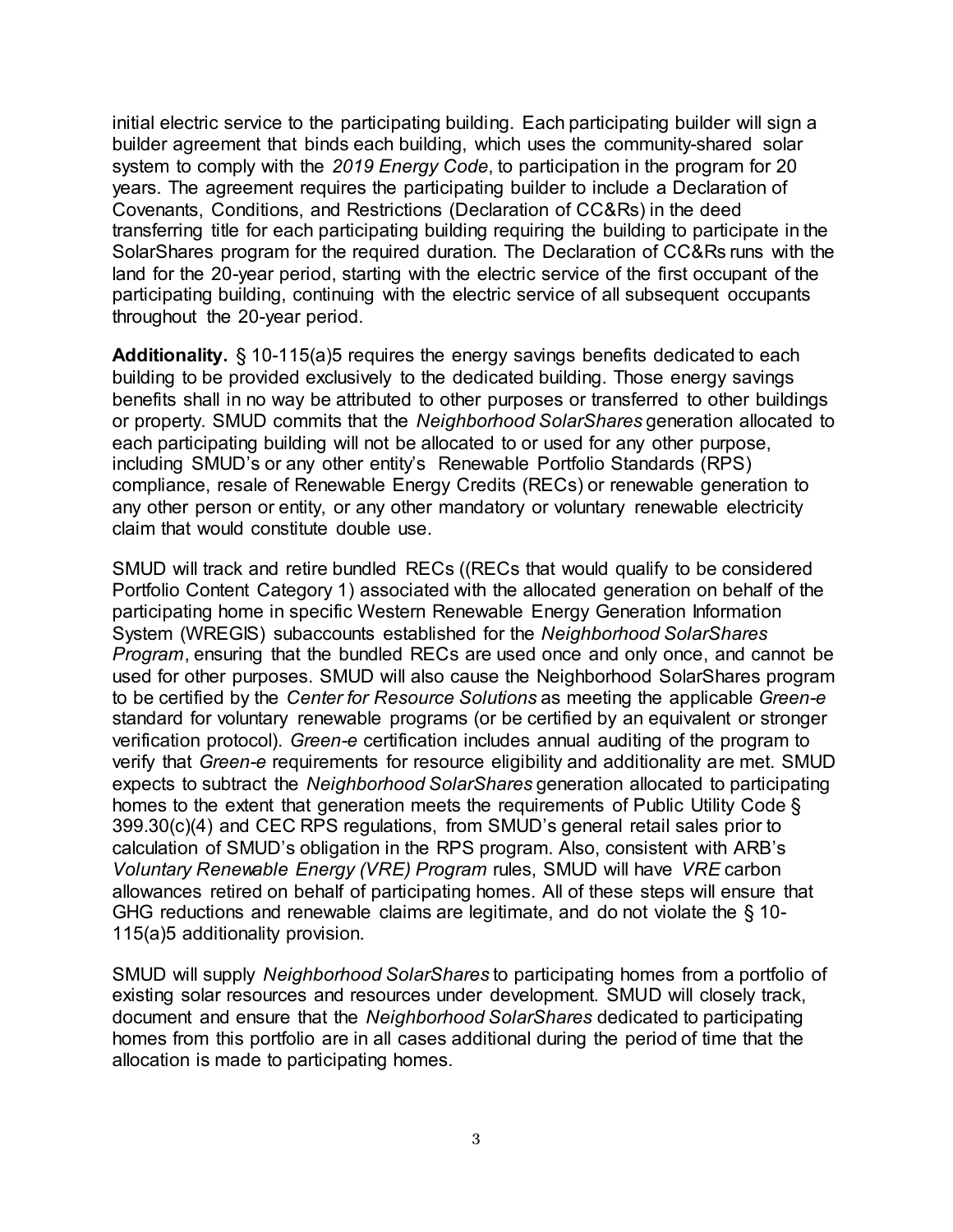**Accountability and Record Keeping.** § 10-115(a)6 requires that applicants for CEC approval for administration of community shared solar electric generation systems are accountable to all parties who rely on these systems as an alternative approach to compliance with the *2019 Energy Code*, including but not limited to builders, building owners, enforcement agencies, and the CEC. Recordkeeping that documents ongoing compliance with each § 10-115 requirement over a 20-year period for each participating home must be maintained. Access to these records must be provided to any entity approved by the CEC for auditing compliance with these requirements. SMUD commits in their application to meet these requirements.

### **Staff Position**

Staff finds that SMUD's application as the administrator of their *Neighborhood SolarShares* Program as a community shared solar electric generation system for achieving compliance with the *2019 Energy Code*, meets all of the Part 1, § 10-115 requirements. Staff recommends approval of SMUD's application. Approval should be contingent on SMUD working closely with CEC staff to effectively incorporate use of the *Neighborhood SolarShares* program into *2019 Energy Code* compliance software and compliance forms.

## **Public Comment**

**Written comments:** Written comments should be submitted to the Docket no later than October 9, 2019 at 5:00 p.m. Written comments, attachments, and associated contact information (e.g. address, phone number, email address) become part of the viewable public record. This information may also become available via any Internet search engine.

The CEC encourages use of its electronic commenting system. Visit [https://efiling.energy.ca.gov/Ecomment/Ecomment.aspx?docketnumber=19-BSTD-08,](https://efiling.energy.ca.gov/Ecomment/Ecomment.aspx?docketnumber=19-BSTD-08)  which links to the comment page for this docket. Enter your contact information and a comment title describing the subject of your comment(s). Comments may be included in the "Comment Text" box or attached in a downloadable, searchable Microsoft® Word (.doc, .docx) or Adobe® Acrobat® (.pdf) file. Maximum file size is 10 MB.

Written comments may also be submitted by email. Include the docket number, 19-BSTD-08, and SACRAMENTO MUNICIPAL UTILITY DISTRICT (SMUD) APPLICATION TO ADMINISTER A COMMUNITY SHARED SOLAR SYSTEM in the subject line, and send to [docket@energy.ca.gov.](mailto:docket@energy.ca.gov)

If preferred, a paper copy may be submitted to:

California Energy Commission Docket Unit, MS-4 Re: Docket No. 19-BSTD-01 1516 Ninth Street Sacramento, CA 95814-5512